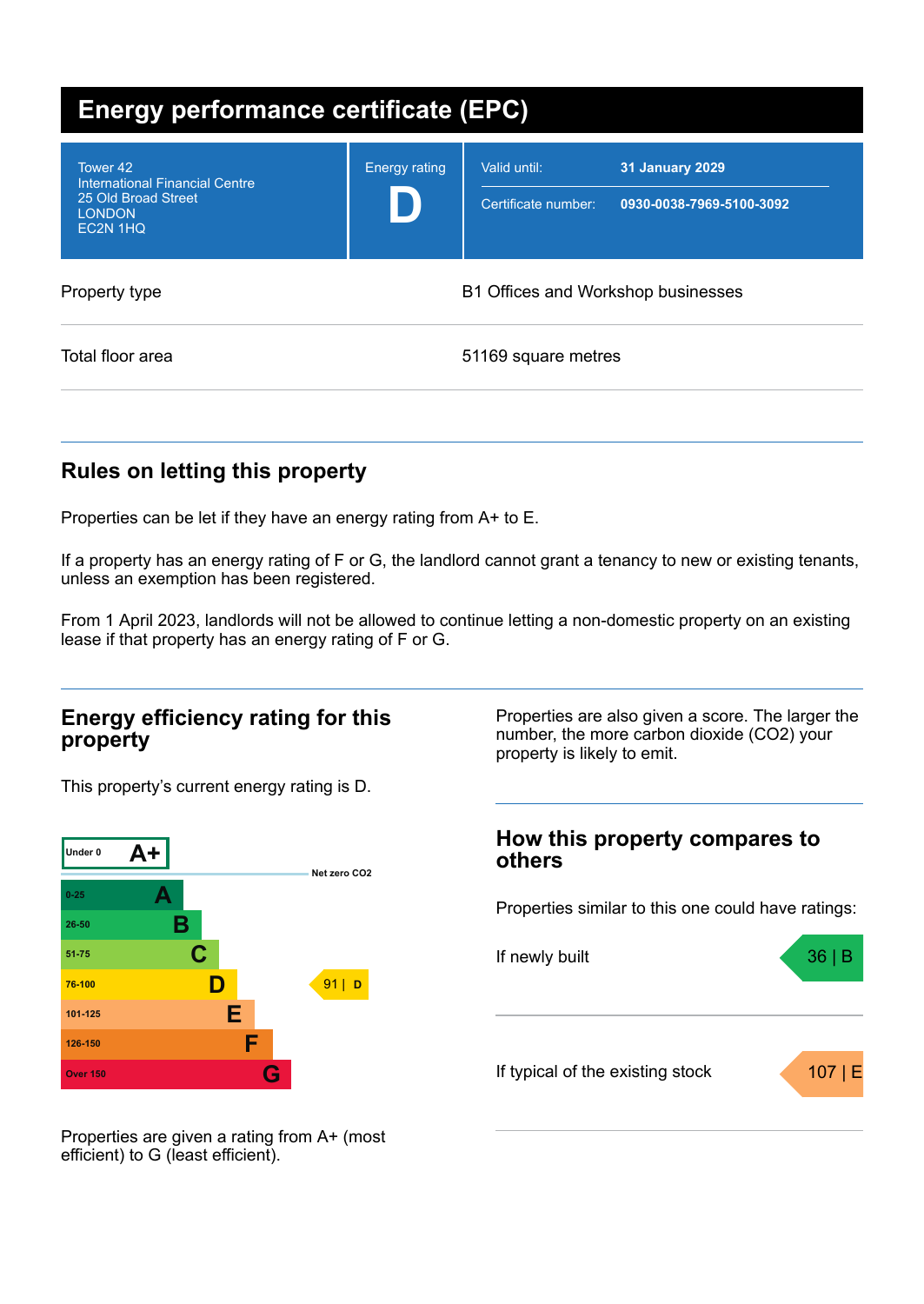## **Breakdown of this property's energy performance**

| Main heating fuel                          | <b>Natural Gas</b> |
|--------------------------------------------|--------------------|
| <b>Building environment</b>                | Air Conditioning   |
| Assessment level                           | 4                  |
| Building emission rate (kgCO2/m2 per year) | 49.16              |
| Primary energy use (kWh/m2 per year)       | 289                |
|                                            |                    |

# **Recommendation report**

Guidance on improving the energy performance of this property can be found in the recommendation report [\(/energy-certificate/0395-0007-6140-9990-3803\)](https://find-energy-certificate.digital.communities.gov.uk/energy-certificate/0395-0007-6140-9990-3803).